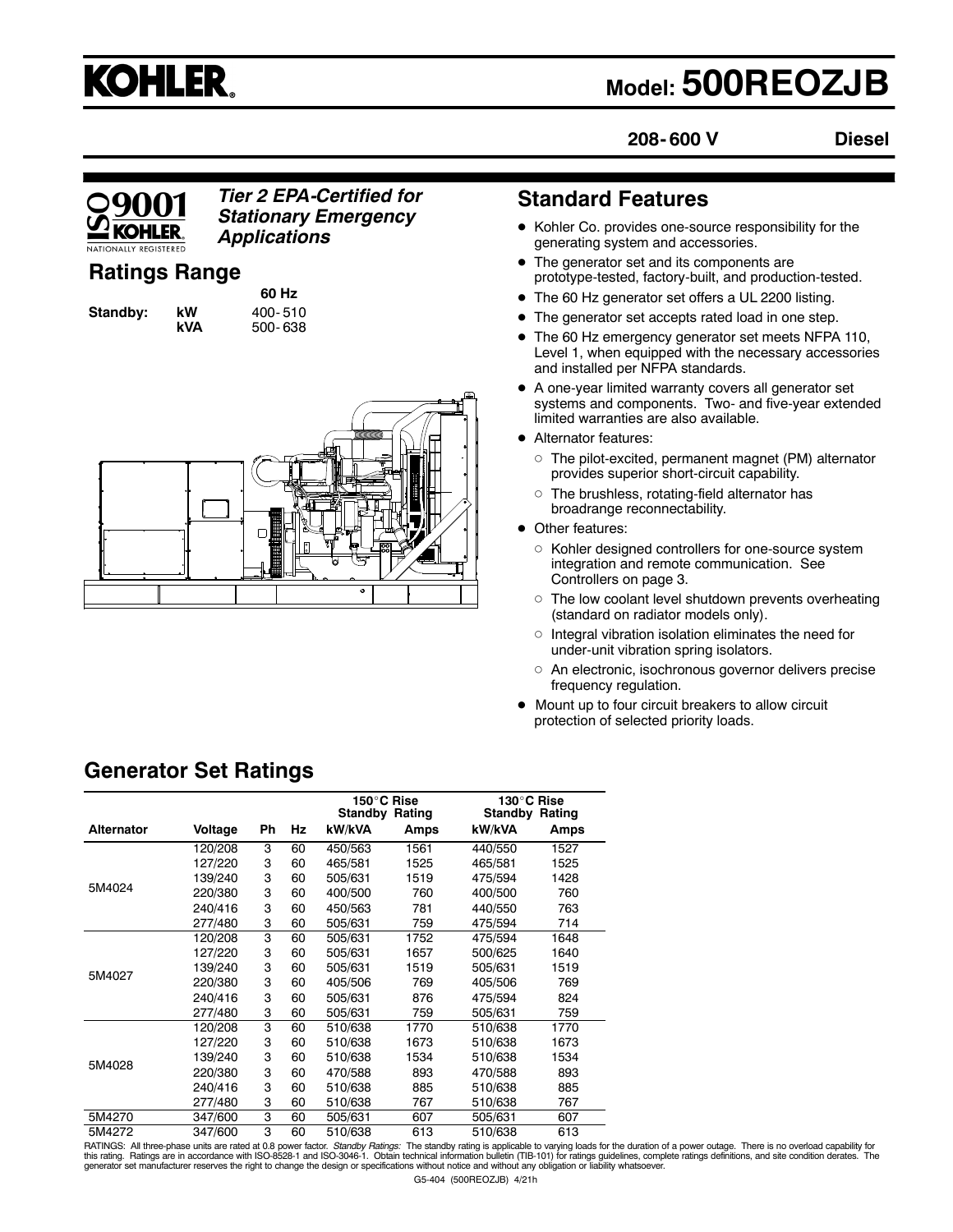# **Alternator Specifications**

| <b>Specifications</b>      |                                          | <b>Alternator</b>                              |  |  |
|----------------------------|------------------------------------------|------------------------------------------------|--|--|
| Type                       |                                          | 4-Pole, Rotating-Field                         |  |  |
| Exciter type               |                                          | Brushless, Permanent-<br>Magnet, Pilot Exciter |  |  |
| Leads: quantity, type      |                                          | 10/12, Reconnectable                           |  |  |
|                            |                                          | 4,600 V                                        |  |  |
| Voltage regulator          |                                          | Solid State, Volts/Hz                          |  |  |
| Insulation:                |                                          | NFMA MG1                                       |  |  |
| Material                   |                                          | Class H, Synthetic,<br>Nonhygroscopic          |  |  |
| Temperature rise           |                                          | 130°C, 150°C Standby                           |  |  |
| Bearing: quantity, type    |                                          | 1. Sealed                                      |  |  |
| Coupling                   |                                          | <b>Flexible Disc</b>                           |  |  |
| Amortisseur windings       |                                          | Full                                           |  |  |
| Rotor balancing            |                                          | 125%                                           |  |  |
|                            | Voltage regulation, no-load to full-load | <b>Controller Dependent</b>                    |  |  |
| One-step load acceptance   |                                          | 100% of Rating                                 |  |  |
| Unbalanced load capability |                                          | 100% of Rated Standby<br>Current               |  |  |
| Peak motor starting kVA:   |                                          | (35% dip for voltages below)                   |  |  |
| 480 V                      | 5M4024 (10 lead)                         | 1350                                           |  |  |
| 480 V                      | 5M4027 (12 lead)                         | 1550                                           |  |  |
| 480 V                      | 5M4028 (10 lead)                         | 1800                                           |  |  |
| 600 V                      | 5M4270 (4 lead)                          | 1250                                           |  |  |
| 600 V                      | 5M4272 (4 lead)                          | 1750                                           |  |  |

**Engine**

- NEMA MG1, IEEE, and ANSI standards compliance for temperature rise and motor starting.
- Sustained short-circuit current of up to 300% of the rated current for up to 10 seconds.
- Sustained short-circuit current enabling downstream circuit breakers to trip without collapsing the alternator field.
- Self-ventilated and dripproof construction.
- Superior voltage waveform from a two-thirds pitch stator and skewed rotor.
- $\bullet$  Brushless alternator with brushless pilot exciter for excellent load response.

#### **Engine Specifications** Engine manufacturer and a series of the John Deere Engine model 6135HFG75 Engine type **6.2 Community** 4-Cycle, Turbocharged, Charge Air-Cooled Cylinder arrangement 6, Inline Displacement, L (cu. in.) 13.5 (824) Bore and stroke, mm (in.) 132 x 165 (5.2 x 6.5) Compression ratio 16.0:1 Piston speed, m/min. (ft./min.) 594 (1949) Main bearings: quantity, type 7, Replaceable Insert Rated rpm 1800 Max. power at rated rpm, kWm (BHP) 563 (755) Crankshaft material **Forged** Steel Valve material Intake/Exhaust Nickel-Chromium Head Chromium-Silicone Stem Governor: type, make/model JDEC Electronic L15 Frequency regulation, no-load to full-load Isochronous Frequency regulation, steady state  $\pm 0.25\%$ Frequency **Fixed** Air cleaner type, all models Dry **Exhaust Exhaust System** Exhaust manifold type Dry Exhaust flow at rated kW,  $m^3/m$ in. (cfm) 97.2 (3433) Exhaust temperature at rated kW, dry exhaust,  $^{\circ}C$  ( $^{\circ}F$ ) 524 (975) Maximum allowable back pressure, kPa (in. Hg) Min. 4 (1.2) Max. 10 (3.0) Engine exhaust outlet size, mm (in.) See ADV drawing **Engine Electrical System** Battery charging alternator: Ground (negative/positive) Negative Volts (DC) 24 Ampere rating 60 Starter motor rated voltage (DC) 34 Battery, recommended cold cranking amps (CCA): Qty., CCA rating each Two, 925 Battery voltage (DC) 12 **Fuel Fuel System** Fuel supply line, min. ID, mm (in.) 13 (0.50) Fuel return line, min. ID, mm (in.) 10 (0.38) Max. lift, fuel pump: type, m (ft.) Electronic 2.1 (6.8) Max. fuel flow, Lph (gph) 214.8 (56.7) Max. return line restriction, kPa (in. Hg) 35 (10.3) Fuel prime pump example and the extreme Electronic Fuel filter Secondary 2 Microns @ 98% Efficiency Primary **10 Microns** Water Separator **Yes** Recommended fuel #2 Diesel **Lubrication Lubricating System** Type **Full Pressure** Oil pan capacity,  $L$  (qt.)  $\S$  40.0 (42.3) Oil pan capacity with filter,  $L$  (qt.)  $\S$  42.0 (44.4) Oil filter: quantity, type  $\S$  1, Cartridge Oil cooler Water-Cooled § Kohler recommends the use of Kohler Genuine oil and filters.

# **Application Data**

### **Engine Electrical**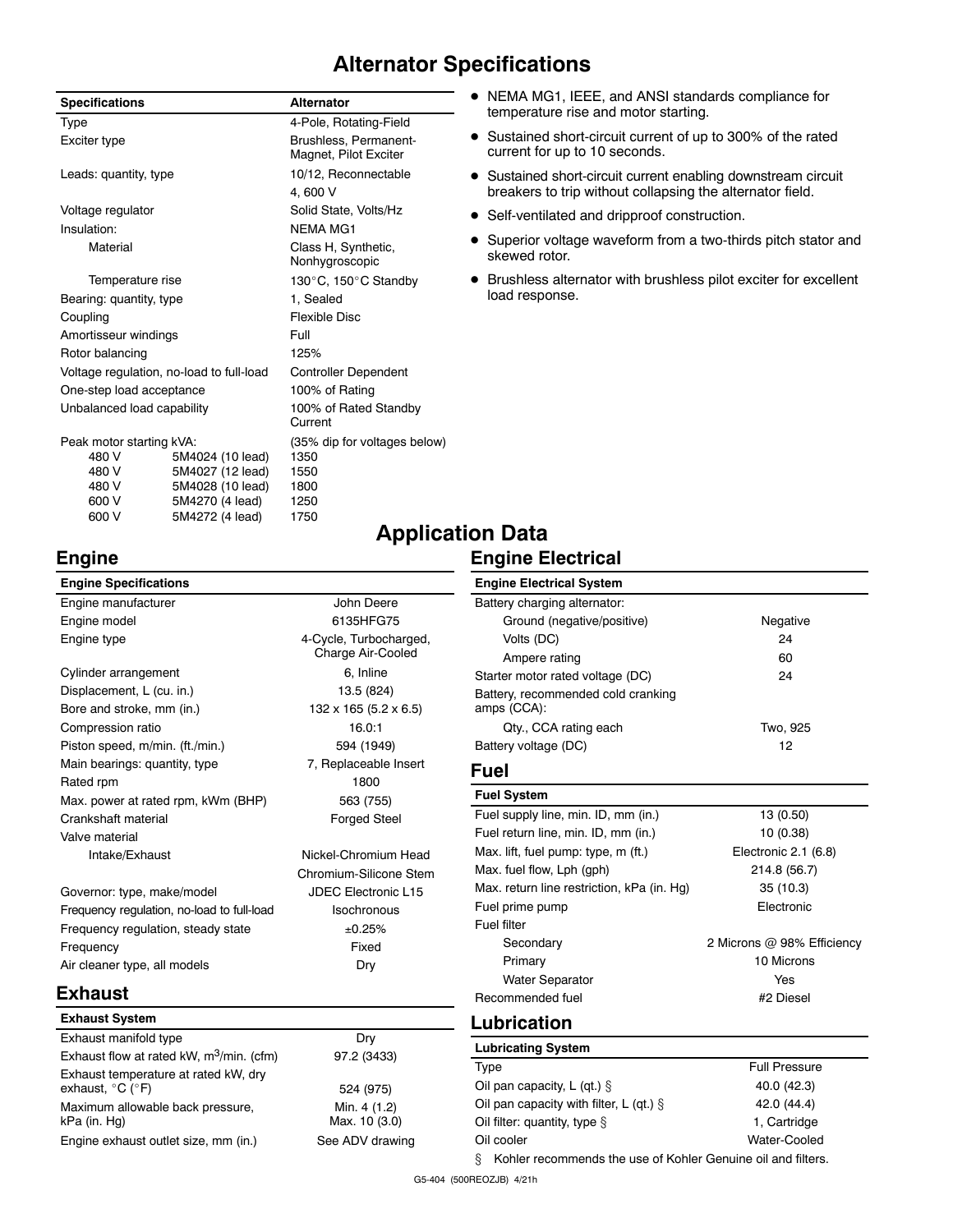# **Application Data**

# **Cooling**

| <b>Radiator System</b>                                                                       |             |  |
|----------------------------------------------------------------------------------------------|-------------|--|
| Ambient temperature, °C (°F)*                                                                | 50 (122)    |  |
| Engine jacket water capacity, L (gal.)                                                       | 18 (4.8)    |  |
| Radiator system capacity, including<br>engine, L (gal.)                                      | 67.2 (17.8) |  |
| Engine jacket water flow, Lpm (gpm)                                                          | 400 (106)   |  |
| Heat rejected to cooling water at rated<br>kW, dry exhaust, kW (Btu/min.)                    | 209 (11896) |  |
| Heat rejected to air charge cooler at<br>rated kW, dry exhaust, kW (Btu/min.)                | 116 (6603)  |  |
| Water pump type                                                                              | Centrifugal |  |
| Fan diameter, including blades, mm (in.)                                                     | 965 (38)    |  |
| Fan, kWm (HP)                                                                                | 18 (24)     |  |
| Max. restriction of cooling air, intake and<br>discharge side of radiator, kPa (in. $H_2O$ ) | 0.125(0.5)  |  |

Enclosure with internal silencer reduces ambient temperature capability by  $5^{\circ}$ C (9 $^{\circ}$ F).

# **Operation Requirements**

| <b>Air Requirements</b>                                                                                                                                          |             |
|------------------------------------------------------------------------------------------------------------------------------------------------------------------|-------------|
| Radiator-cooled cooling air,<br>$m^3$ /min. (scfm)†                                                                                                              | 651 (23000) |
| Cooling air required for generator set<br>when equipped with city water cooling or<br>remote radiator, based on 14°C (25°F)<br>rise, $m^3$ /min. (cfm) $\dagger$ | 279 (9867)  |
| Combustion air, m <sup>3</sup> /min. (cfm)                                                                                                                       | 38 (1342)   |
| Heat rejected to ambient air:                                                                                                                                    |             |
| Engine, kW (Btu/min.)                                                                                                                                            | 38 (2163)   |
| Alternator, kW (Btu/min.)                                                                                                                                        | 40 (2277)   |
| † Air density = 1.20 kg/m <sup>3</sup> (0.075 lbm/ft <sup>3</sup> )                                                                                              |             |

#### **Fuel Consumption**

| Diesel, Lph (gph) at % load | <b>Standby Rating</b> |
|-----------------------------|-----------------------|
| 100%                        | 134.5 (35.5)          |
| 75%                         | 104.6 (27.6)          |
| 50%                         | 75.3 (19.9)           |
| 25%                         | 38.8 (10.2)           |
|                             |                       |

# **Controllers**



#### **APM402 Controller**

Provides advanced control, system monitoring, and system diagnostics for optimum performance and compatibility.

- $\bullet$  Digital display and menu control provide easy local data access
- $\bullet$  Measurements are selectable in metric or English units
- Remote communication thru a PC via network or
- serial configuration
- $\bullet$  Controller supports Modbus<sup>®</sup> protocol
- $\bullet$  Integrated hybrid voltage regulator with  $\pm 0.5\%$  regulation
- $\bullet$  Built-in alternator thermal overload protection
- NFPA 110 Level 1 capability

Refer to G6-161 for additional controller features and accessories.



#### **APM603 Controller**

Provides advanced control, system monitoring, and system diagnostics for optimum performance and compatibility.

- 7-inch graphic display with touch screen and menu control provides easy local data access
- Measurements are selectable in metric or English units
- Paralleling capability to control up to 8 generators on an isolated bus with first-on logic, synchronizer, kW and kVAR load sharing, and protective relays

Note: Parallel with other APM603 controllers only

- **•** Generator management to turn paralleled generators off and on as required by load demand
- $\bullet$  Load management to connect and disconnect loads as required
- $\bullet$  Controller supports Modbus® RTU, Modbus® TCP, SNMP and BACnet<sup>®</sup>
- $\bullet$  Integrated voltage regulator with  $\pm 0.25\%$  regulation
- $\bullet$  Built-in alternator thermal overload protection
- $\bullet$  UL-listed overcurrent protective device
- NFPA 110 Level 1 capability

Refer to G6-162 for additional controller features and accessories.

|   | п<br>m<br>Æ |                    |
|---|-------------|--------------------|
| ā |             | <b>ZITITE</b><br>÷ |
|   |             |                    |

#### **Decision-Maker<sup>®</sup> 6000 Paralleling Controller**

Provides advanced control, system monitoring, and system diagnostics with remote monitoring capabilities for paralleling multiple generator sets.

• Paralleling capability to control up to 8 generators on an isolated bus with first-on logic, synchronizer, kW and kVAR load sharing, and protective relays

Note: Parallel with other Decision-Maker<sup>®</sup> 6000 controllers only

- $\bullet$  Digital display and keypad provide easy local data access
- Measurements are selectable in metric or English units
- Remote communication thru a PC via network or modem configuration
- Controller supports Modbus<sup>®</sup> protocol
- $\bullet$  Integrated voltage regulator with  $\pm 0.25\%$  regulation
- $\bullet$  Built-in alternator thermal overload protection
- NFPA 110 Level 1 capability

Refer to G6-107 for additional controller features and accessories.

Modbus<sup>®</sup> is a registered trademark of Schneider Electric.

BACnet<sup>®</sup> is a registered trademark of ASHRAE.